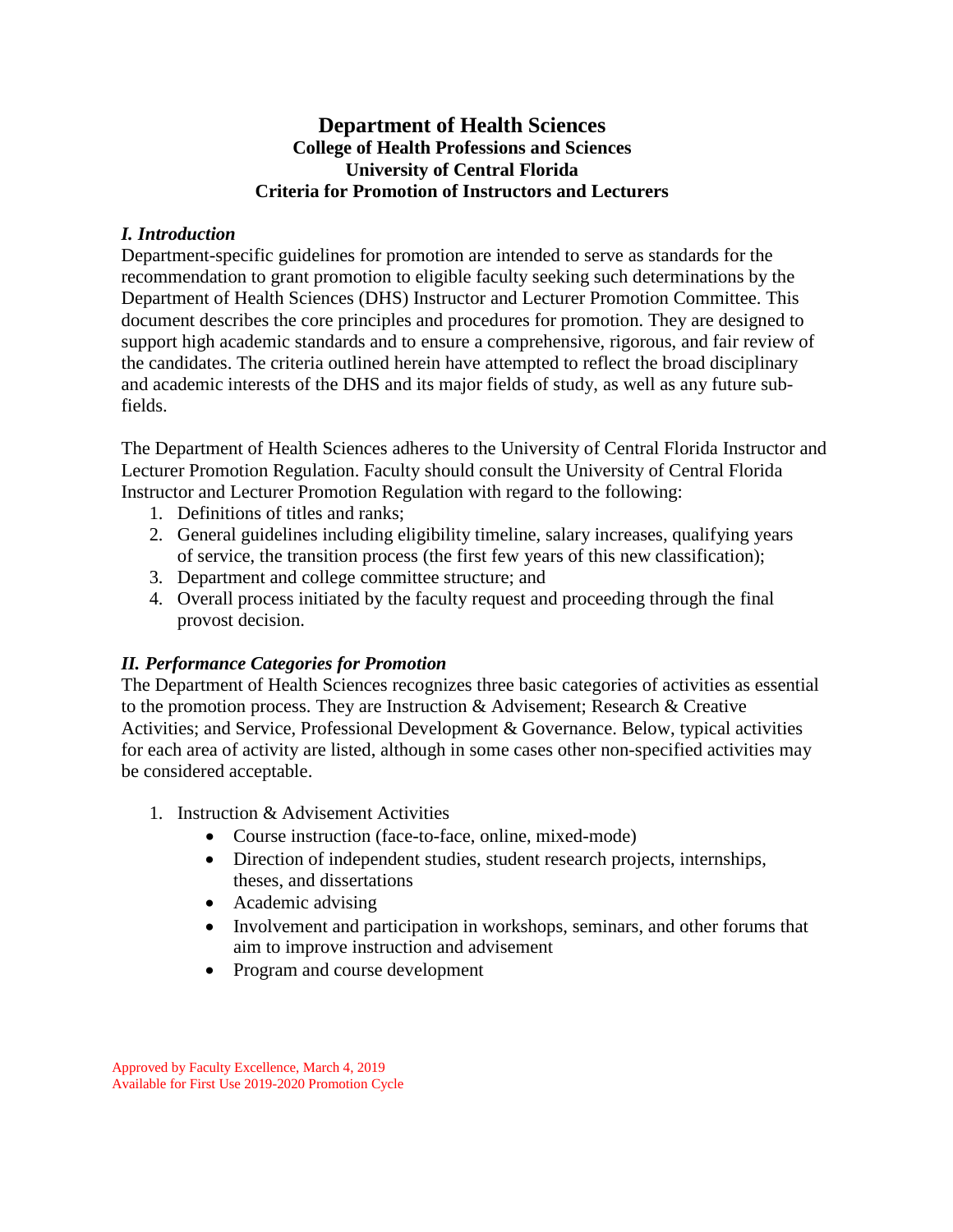- 2. Research & Creative Activities (This area is only evaluated if the faculty member has had a research assignment.)
	- Publications
	- Preparation or acquisition of grants or contracts to conduct research (This is encouraged but not necessarily expected of all candidates.)
	- Presentations at national and regional meetings, invited lectures
	- Other scholarly activity
- 3. Service, Professional Development & Governance Activities
	- Service to the Department, College, and/or University
		- Activity devoted to improving the administrative functions of the Department, College, and/or University
		- Activity that furthers the mission and academic objectives of the Department, College, and/or University
		- Seeking and developing new ways to improve student performance and make long-lasting contributions to the Department, College, and/or University
		- Participation in conferences, courses, workshops, seminars
		- Acquisition of academic degrees or clinical certifications designed to enhance faculty and student competence and understanding of academic or scholarly material
	- Service to the scholarly/professional discipline
		- Participation in professional organizations related to faculty member's discipline or general faculty roles
		- Holding office in scholarly and/or professional organizations
		- Serving on or chairing committees in scholarly or professional organizations
		- Reviews or other critical assessments of scholarly work, including reviews of journal articles, books, and grant applications
		- Preparation and/or acquisition of non-research grants and contracts
	- Service to the community
		- Presentations to community groups
		- Participation on boards or working groups that seek to improve, directly deliver health care services or develop health care policy
		- Service on or holding office in civic organizations
		- Activity that utilizes professional background and/or expertise to serve the community outside of the University

Other activities may be included by negotiation or special circumstance recognized by the Department Chair or the DHS Instructor and Lecturer Promotion Committee. In the Department of Health Sciences, these activities are generally administrative or clinical practice activities that fall under the heading of "other university duties".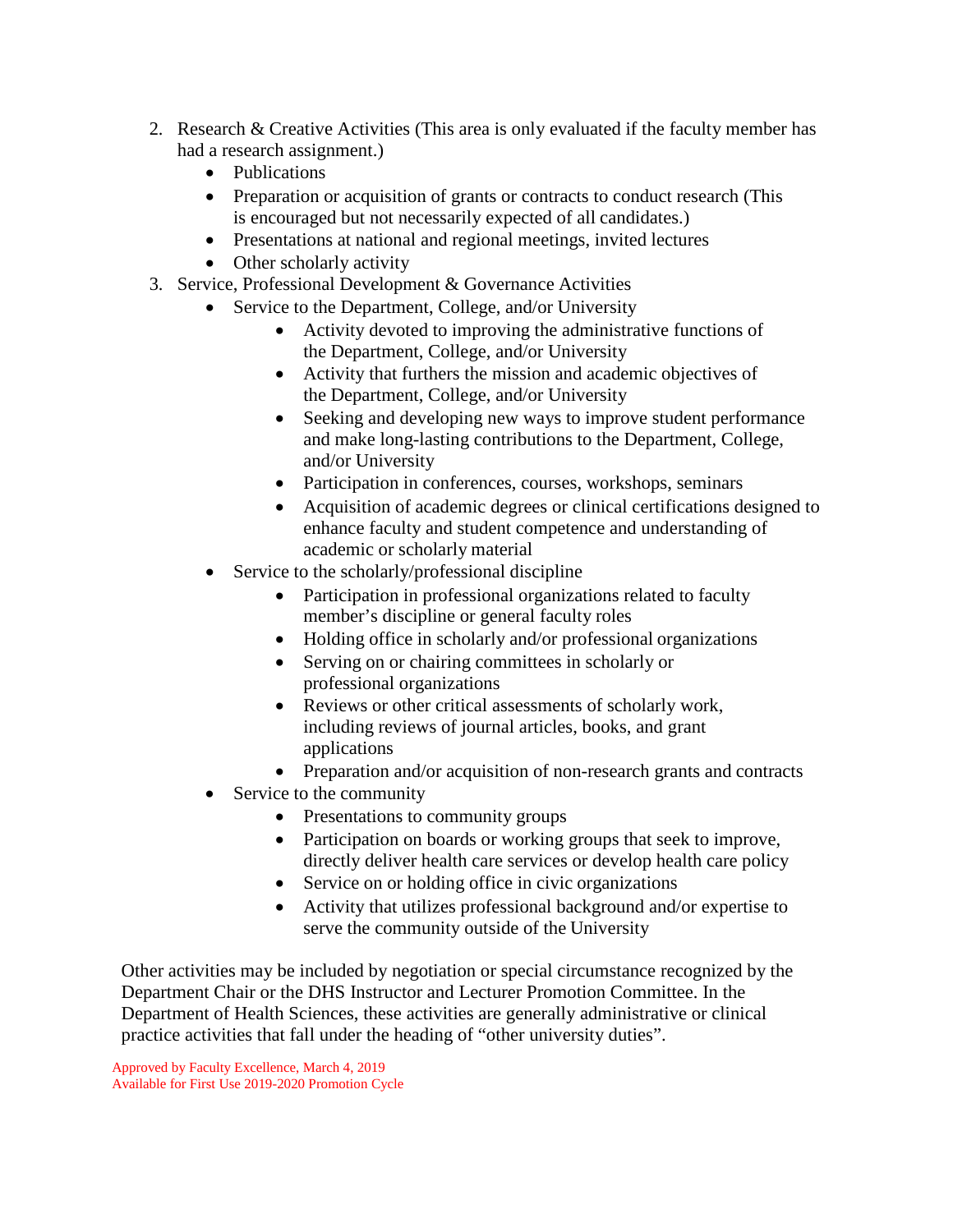#### *III. Guidelines for Promotion*

Assessment for promotion will be based on the candidate's annual assignments. The following criteria assume a standard instructional-teaching role. Exceptions require an explanation and should be noted in the dossier.

1. Associate Instructor/Lecturer

- The expectations for promotion to the rank of associate instructor/lecturer shall include the demonstration of a consistent record of excellence in the quality of assigned duties and the potential for continued excellence.
- In teaching, the faculty must provide evidence of sustained quality that is above satisfactory.
- Evaluation in the area of research will only occur if the faculty member has had a research assignment.
- In service, faculty must have a strong record of excellence. This may take the form of service to the discipline through its professional organizations, Department, College, University, and/or community.
- Evaluation in the area of "other university duties" will only occur if the faculty member has had an assignment.
- 2. Senior Instructor/Lecturer
	- The expectations for promotion to the rank of senior instructor/lecturer shall include the demonstration of a consistent level of excellence in the quality of assigned duties and the potential for continued excellence. Additionally, faculty must demonstrate evidence of leadership in the university and/or profession.
	- In teaching, the faculty must provide evidence of sustained quality that is above satisfactory.
	- Evaluation in the area of research will only occur if the faculty member has had an assignment.
	- In service, faculty must have a strong record of excellence that includes leadership to the university and/or profession. This may take the form of exemplary service to the discipline through its professional organizations, Department, College, University, and/or community.
	- Evaluation in the area of "other university duties" will only occur if the faculty member has had an assignment.

#### *IV. Committee Procedures*

The DHS Instructor and Lecturer Promotion Committee shall be created according to the current UCF Instructor and Lecturer Promotion Regulation and the Collective Bargaining Agreement stipulations.

Each spring, the Promotion Committee shall elect a Committee Chair to serve for a period of one calendar year. The individual elected to Chair the Committee shall assume duties